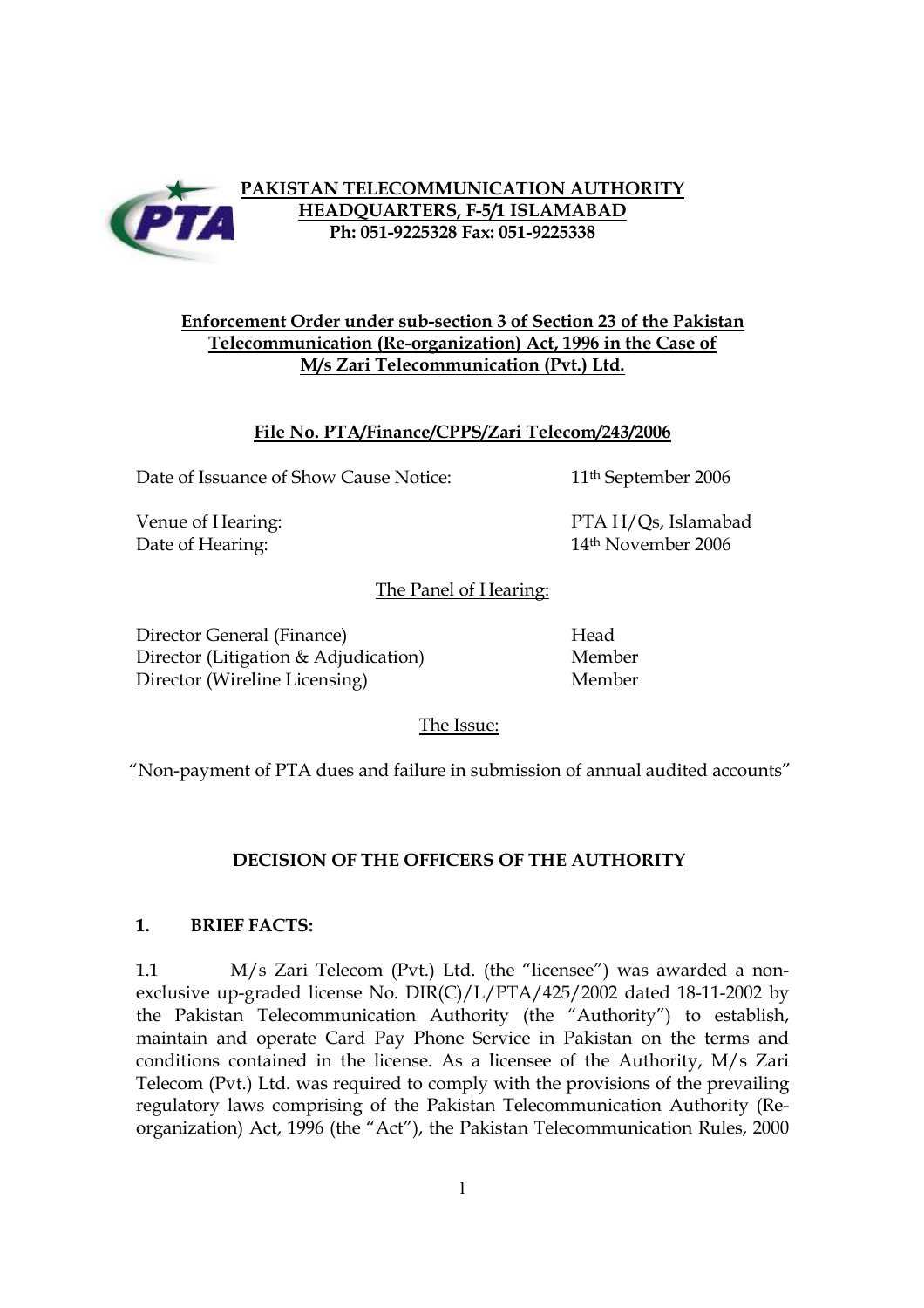(the "Rules"), PTA (Functions & Powers) Regulations, 2004, (the "Functions & Powers Regulations"), the Card Pay Phone Service Regulations, 2004 (the "Regulations") and the terms and conditions of the license.

1.2 Provisions of clause 8.1 of Appendix B of the Rules, regulation 7 of the Regulations and clause 3.1 & 3.2 of the conditions of the license make it obligatory on the licensee to deposit annual license fee in the first quarter of every financial year and also to submit audited financial statements and summary of the accounts to the Authority within three months of the closing date of each financial year.

1.3 The licensee i.e. M/s Zari Telecommunication (Pvt.) Ltd. has a total outstanding balance of Rs. 78, 878/- (minimum) against annual license fee for the years ended December 31, 2004 And 2005. The licensee failed to deposit the said outstanding amount and did not submit annual audited accounts (AAA's) for the above-mentioned period despite many correspondence of the Authority. Hence, a Show Cause Notice No. PTA/Finance/CPPS/Zari Telecom/243/2006 under section 23 of the Act was issued to the licensee at available addresses on 11<sup>th</sup> September 2006 by Finance Wing, which was neither responded by the licensee within the prescribed period of thirty days nor returned undelivered.

1.4 In order to proceed further in the matter, the licensee was required through Hearing Notice dated 3rd November 2006 to appear before the hearing panel (for personal hearing) on 14th November 2006. Mr. Shuja Ahmed (Director) alongwith Mr. Roweed Khan (Accountant), both representatives of the licensee, appeared before the panel on behalf of the licensee and presented their letter of authorization as well.

1.5 The case was presented before the hearing panel. It was argued that the licensee has violated statutory provisions as mentioned in para 1.2 of this enforcement order. On the contrary, the licensee apologized and submitted that since the company could not receive the notice issued by the Authority therefore, no reply to the notice could be submitted. However, the hearing notice was received by the company; thus today's appearance before the hearing panel. This statement was rebutted by asserting that how it is possible that the show cause notice, which was delivered earlier on the same address and not returned undelivered, was not received and later on the hearing notice was received on the same address? Therefore, the hearing panel cannot accept this statement. The hearing panel asked the representative of the licensee presented regarding the issue of outstanding dues and annual audited accounts. They were required to give clear time frame for payment of dues and provision of annual audited accounts and were also afforded an opportunity to communicate and deliberate with their Chief Executive (CEO) in this regard as well. They communicated with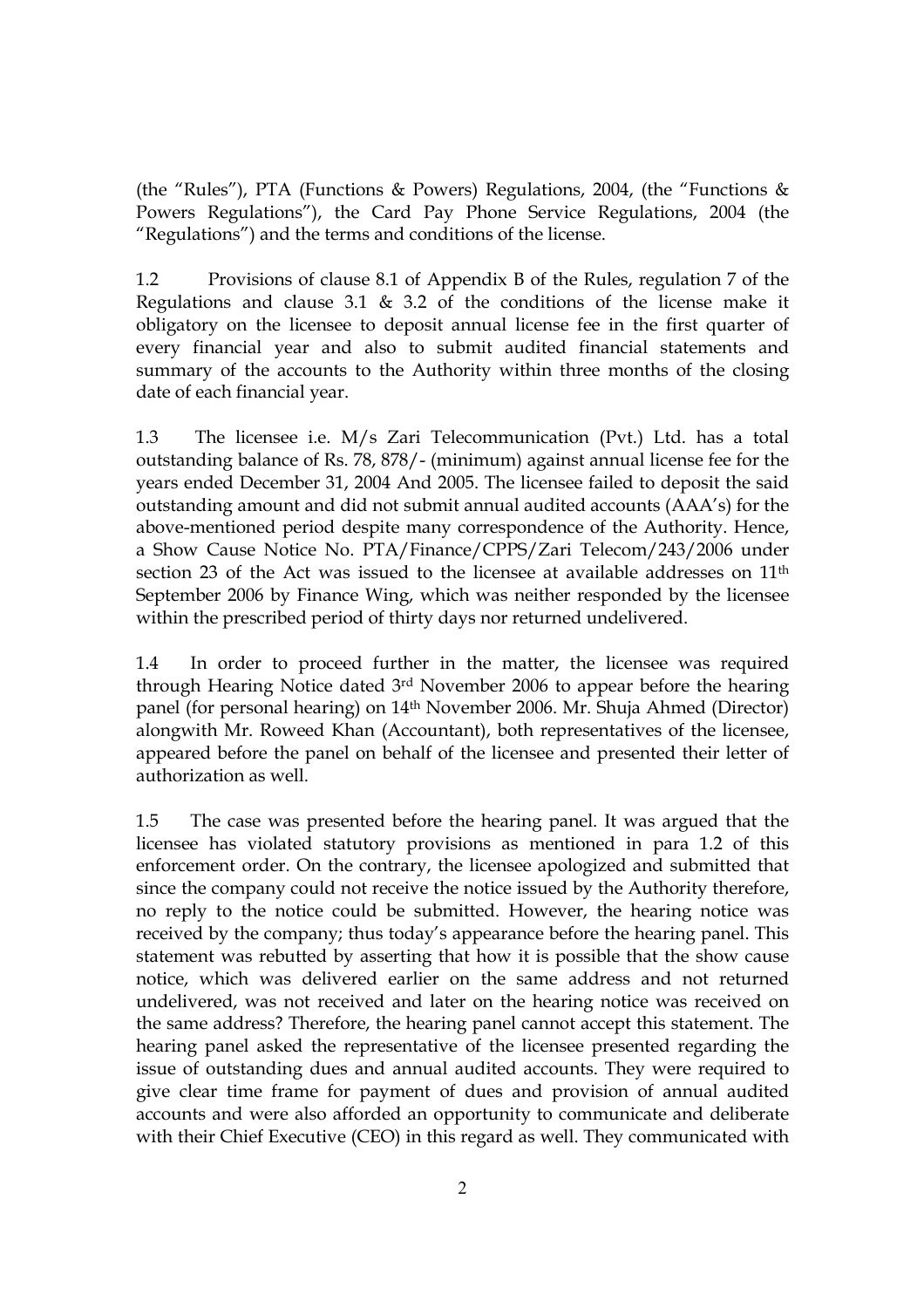their CEO during the hearing proceeding but remain failed to give an agreed timeframe. Thus, the hearing panel asked the representatives of licensee to deposit the said outstanding dues and provide annual audited accounts for the said period by 20<sup>th</sup> November 2006, positively in order to avoid any penal action against the company which may lead to suspension of license or imposition of fine under section 23 of the Act.

# **2. ORDER**

2.1 The hearing panel scrutinized all the documents and deduced that attitude of the licensee, however, is irresponsible one and shows that it is not willing to operate its licensed services according to the provisions of the Act, the Rules, the Regulations and the license conditions. The licensee has failed to abide by the direction of hearing panel to deposit the said outstanding dues and provide annual audited accounts by 20th November 2006.

2.2 We, the hearing panel, after careful perusal of record with the assistance of officers from Finance Wing, non-payment of outstanding dues and failure of the licensee to provide annual audited accounts, even after personally hearing the licensee, hold and decide as under:

- (a) the up-graded Card Pay Phone Service License bearing number  $DIR(C)/L/PTA/425/2002$  issued by the Authority dated 18-11-2002, of the licensee is hereby SUSPENDED with immediate effect;
- (b) the Licensee is directed to deposit outstanding annual license fee of Rs. 78,878/- (minimum) for CPPS License for the period ended on December 31, 2004 and 2005 alongwith provision of annual audited accounts for the said period to Finance Department of the Authority pursuant to Show Cause Notice dated 11th September 2006 and the other dues piled up against the licensee so far, within 30 days of this enforcement order and submit compliance report, at which its license will be restored;
- (c) in case of failure of the licensee to comply with the directions referred at para 2.2 (b) above, license No. DIR(C)/L/PTA/425/2002 dated 18- 11-2002 for provision of Card Pay Phone Service of the company shall STAND TERMINATED and recovery proceedings under section 30 of the Act shall be initiated by the Authority against the company for recovery of dues as arrears of land revenue; and